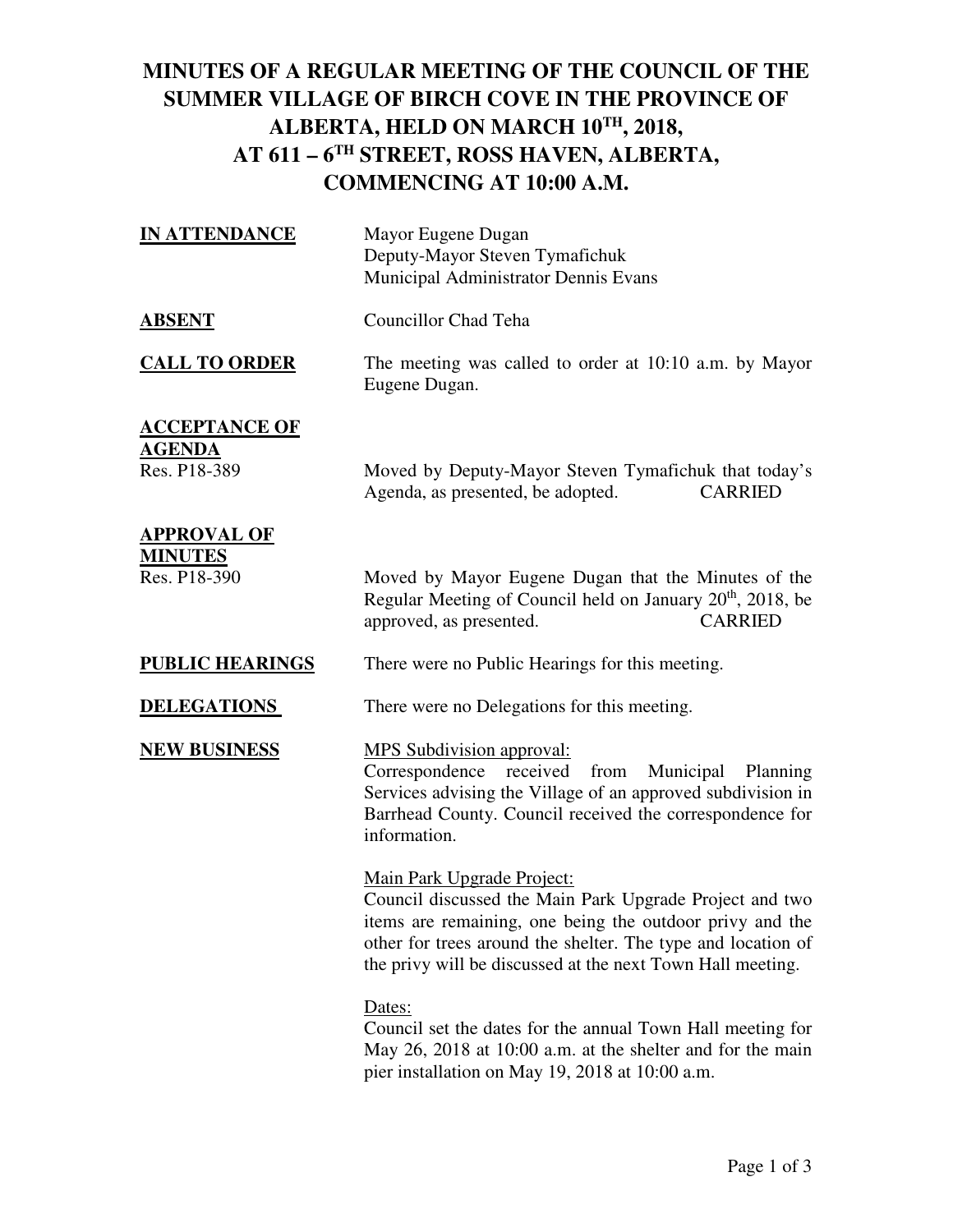# **MINUTES OF A REGULAR MEETING OF THE COUNCIL OF THE SUMMER VILLAGE OF BIRCH COVE IN THE PROVINCE OF ALBERTA, HELD ON MARCH 10TH, 2018, AT 611 – 6TH STREET, ROSS HAVEN, ALBERTA, COMMENCING AT 10:00 A.M.**

 Website Replacement: Administration advised Council due to recent problems with the website, the Village should get estimates on a replacement website. **BYLAWS & POLICIES** There were no Bylaws or Policies for this meeting. **FINANCIAL REPORTS** Financial Reports for January & February: Municipal Administrator Dennis Evans presented to Council the January & February financial statements as follows; • Statement of Revenue & Expenses YTD. • Balance Sheet as of the end of February. • Cash Disbursements Journal for January & February. • Bank Reconciliations for January & February.

Res. P18-391 Moved by Mayor Eugene Dugan the Financial Statements for January & February, as presented, be accepted for information. CARRIED

**CORRESPONDENCE** There was no Correspondence for this meeting.

#### **COUNCILLOR REPORTS**

#### Mayor Eugene Dugan:

 Mayor Dugan reported on the SVLSACE meeting he attended.

 Deputy-Mayor Steven Tymafichuk: Deputy-Mayor Tymafichuk reported on the SVLSACE meeting he attended.

 Councillor Chad Teha: Councillor Teha was absent.

#### **ADMINISTRATORS REPORT** Public Works Report:

There were no issues in Public Works.